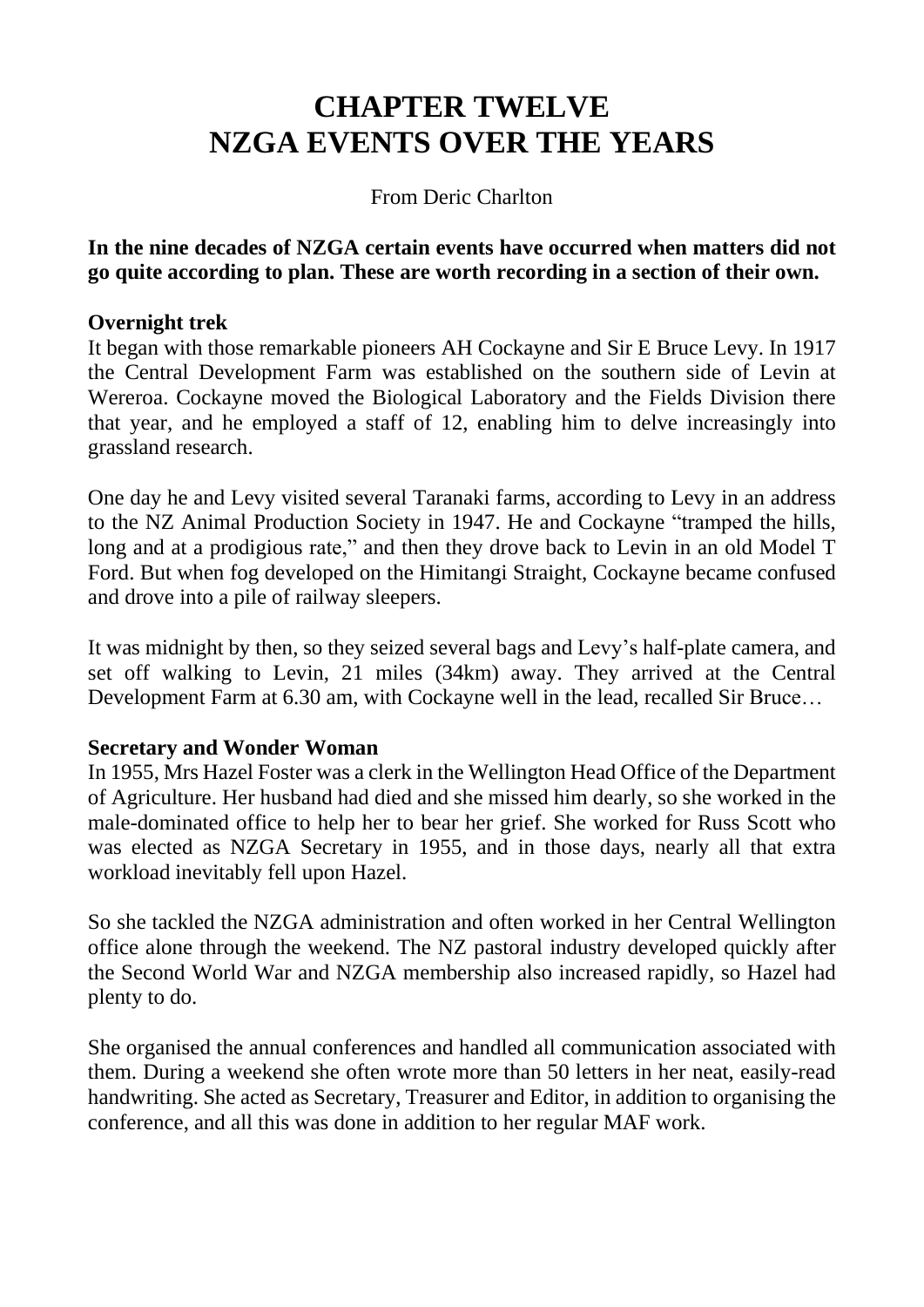Sadly, she had to tolerate harassment from her male colleagues during those years. She would arrive at the office on a Monday morning to discover all her files boxes had been emptied into a heap on the floor.

However, Hazel persisted with her effort and in 1957 she was elected Secretary instead of her boss. She went on to hold the position until 1973, well after she had retired from what had become the Ministry of Agriculture and Fisheries (MAF).

In 1970, NZGA funded her attendance at the Tenth International Grassland Congress held in Surfers Paradise, Australia. Later, she undertook a tour in Japan, where she was given VIP treatment. NZGA made Hazel a Life Member, presenting her with an engraved clock that she had beside her to the end.

In her retirement Hazel worked as a teacher's aid in Kilbirnie, near Wellington Airport, but she continued to write by hand every year to the NZGA President, Secretary and Treasurer just before the annual conference. She told me that she followed the daily events by reading her conference programme and afterwards the Conference Proceedings. Hazel lived to her late eighties but she suffered from failing health and died in January 1991.

# **Charlie Hamblyn**

At the 21st AGM in Gisborne (1959) the NZGA Award for Betterment of Grasslands was made to Charles James Hamblyn; t Charlie walked back to his seat in the audience, sat down - and quietly died. The meeting was postponed for six

months and continued as a special meeting in Wellington.

Throughout his career Charlie Hamblyn was an enthusiastic advocate of many outstanding changes in grassland farming practice.

He was one of the first to see the potential of pasture renovation on the second-class North Auckland soils, and recognising the value of applying basic slag there, before the discovery of molybdenum showed the reason for this.



*Charlie Hamblyn*

He was a staunch advocate of using subterranean clover on the dryland areas of Manawatu and the North Island East Coast; and

a crusader for mob stocking in hill country pastures. He travelled through these lands persuading famers to adopt periodically spelling pastures, for the benefit of both pasture and livestock.

He was an instructor with the Department of Agriculture in Whangarei for many years before being appointed fields superintendent in Palmerston North. His advocacy of better pasture management was a mission rather than a vocation. He preached his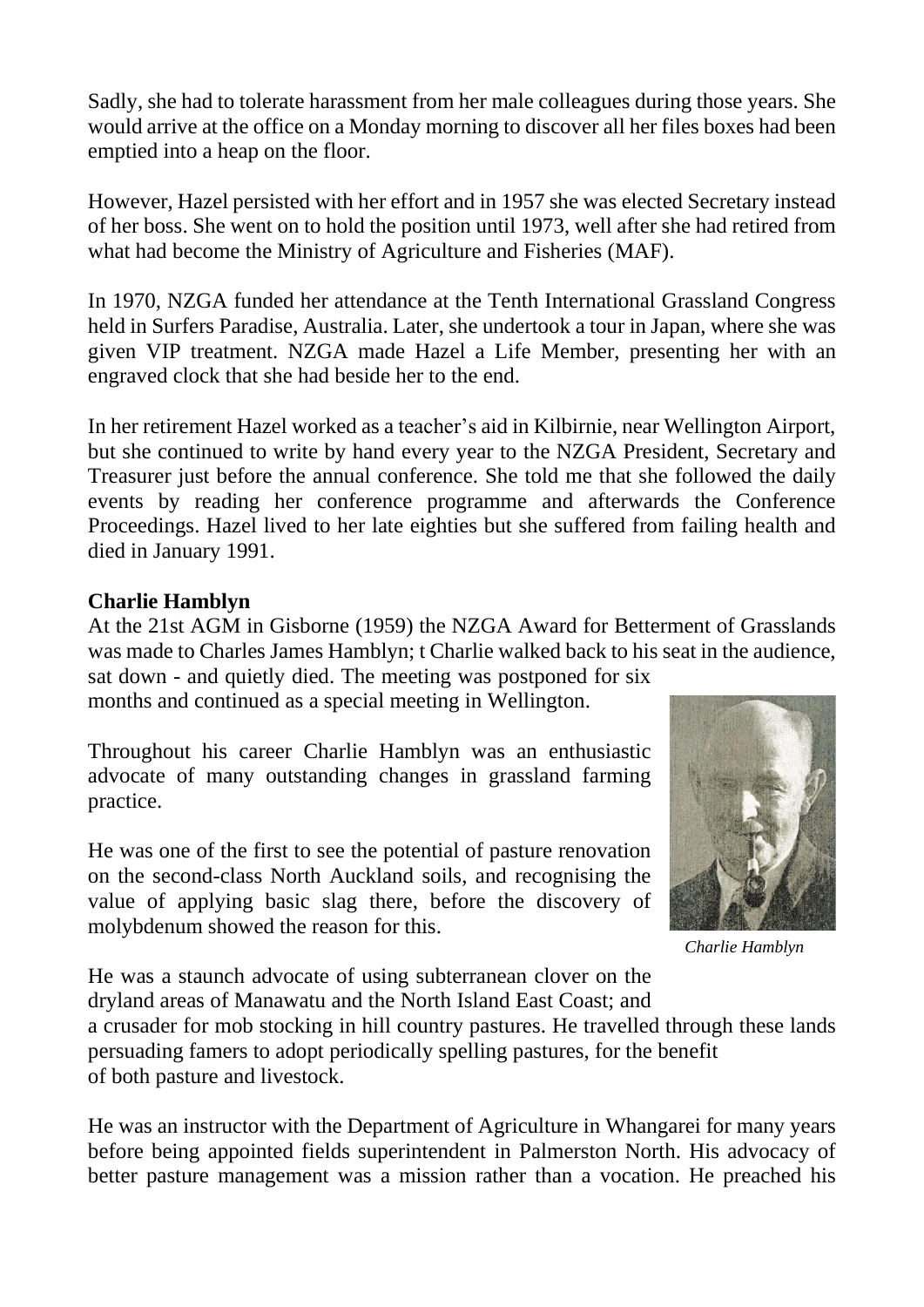messages from dawn to dusk, and was serving on the NZGA Executive Committee when his life suddenly ended.

#### **Grassland Memorial Trust established 1964**

In 1963 the well-known Dr Peter Sears, director of DSIR Grasslands and strong supporter of NZGA, died suddenly, and as a result the NZGA agreed to set up a Grassland Memorial Trust with a view to commemorating great leaders in grassland progress, in New Zealand and other countries.

By 1970 three such leaders were honoured - Peter Sears, Sir George Stapledon who pioneered pasture improvement in Britain, and Alfred Hyde Cockayne, the man who established NZ agricultural research and NZGA.

Others added later included leading North Island farmer Dr RA Candy and geneticist/breeder Dr Lionel Corkill.

In 1993 the XVII IGC organisers invested the surplus funds from the Congress in the Trust, and the trustees opted to maintain its capital fund value while financing a range of awards from the interest received. In 1994, the Ray Brougham Trophy was instigated to recognise significant achievement in NZ pastoral agriculture, when the Brougham family donated a bronze sculpture of a sower to the Trust.

The trustees then decided in the mid-1990s, to place the Memorial Trust closer to NZGA and its name was changed to the NZ Grassland Trust, with an emphasis on encouragement of younger people starting their careers and recognition of achievement, in addition to farmer awards in the conference regions. NZGT is now the investment arm of NZGA and its funds have recently been boosted by a bequest from the late David Scott, who contributed to pastoral improvement in South Island high country.

The NZGT continues to work with the NZGA Executive to main the close links particularly given the challenges around Conferences having to be delayed due to COVID.

# **AC Hurst Prize**

In 1966, an award of  $\text{\pounds}50$  (later \$100) annually was established by the estate of the late AC (Archie) Hurst, a livestock farmer from Waimate. He was an NZGA regular attender and said that "some presentations had encouraged him to doze". So he made this award "to the person who delivers the most instructive and wittiest paper" at the annual conference. His son, Bill was later made a life member, and great nephew Russell Hurst is also a past President.

The prize encouraged better presentations through the years and is continued by the NZGA Executive Committee. In recent years the poster papers have had their own Award as an incentive to enhance their clarity and understanding.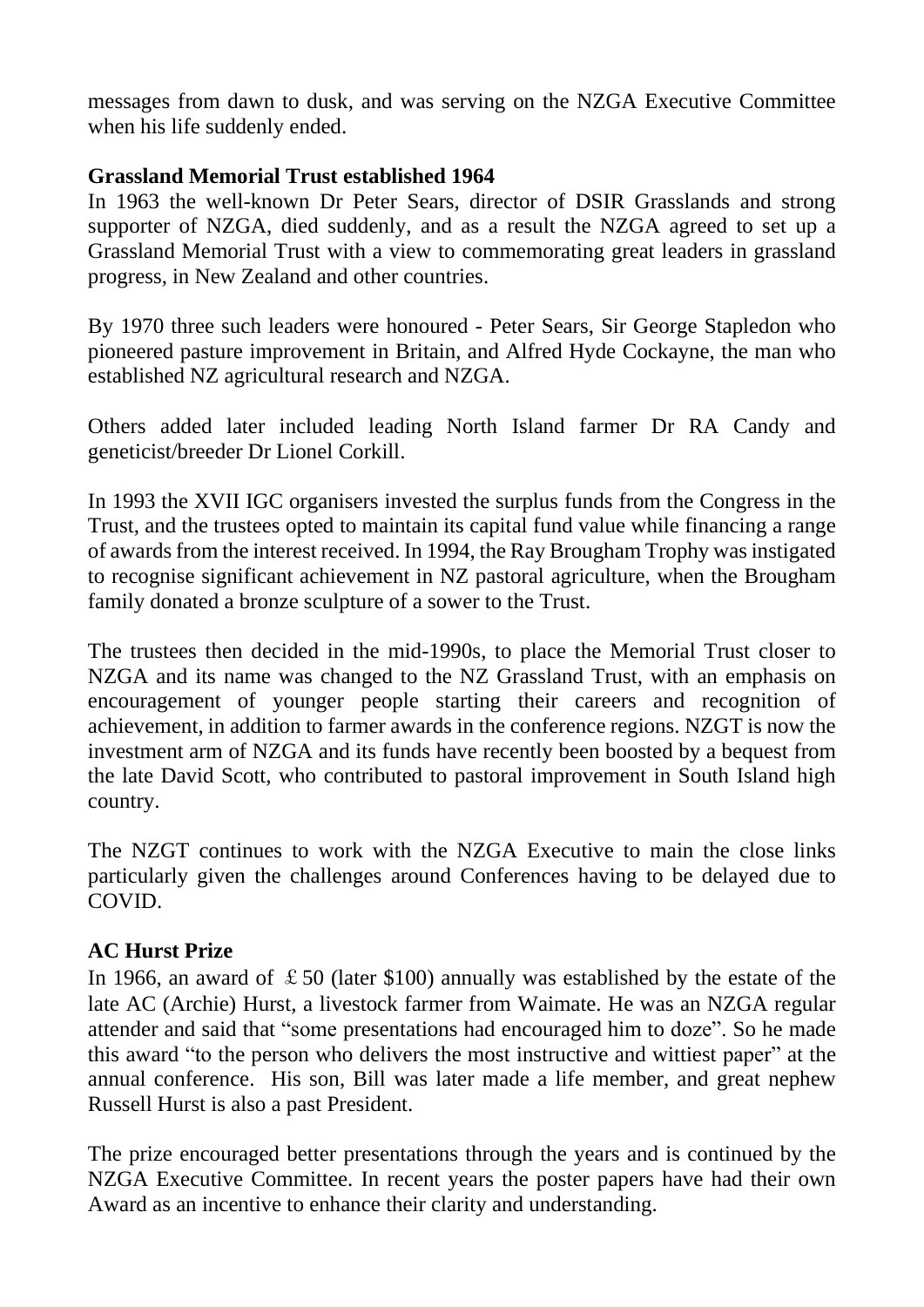#### **Overseas interest in NZGA**

In 1967 successful negotiation with NZGA counterparts in Uruguay enabled them to translate the Proceedings into Spanish; and in 1987 Yutaka Miyawaki, the Japanese agent for Gallagher Industries, obtained consent to translate the Proceedings into Japanese, submitting over 50 annual membership fees to NZGA. However, these arrangements only lasted up to five years.

#### **Forgettable Field Trip 1979**

In 1979 the Annual Conference was held in the Travelodge Hotel, Rotorua, with the second day, as usual, being a field trip to properties in the Bay of Plenty. Unfortunately, for once the weather turned against us, with over 70 mm of steady and heavy rain descending all day. Many visiting attenders thought this was the reason for the region's name!

Several coaches headed for Murupara and I was in the last coach with my DSIR Grasslands colleagues John and Mike Hay, Cyril Armstrong, and about another six others. The Hays had brought along a bottle on New Zealand red wine to enjoy and when the coaches halted in the vision-limiting rain, they set about trying to uncork it. The cork failed to come out, so Mike Hay spotted a gatepost auger laying just outside the coach door and he quickly retrieved it.

This auger did the job by pushing the cork inwards and the bottle was duly passed around for those who were tempted to quaff a sample. The trip then progressed to the coast near Whakatane and everyone disembarked into a large hall for lunch.

Instead of visiting the farms, those attending stayed for about two hours in the hall, while the farmers used a portable loudspeaker to describe their properties and farming. Unfortunately, the hall had a galvanised iron roof, so no one could hear much from the stage. However, a few of us cringed at a reporter cleaning her camera lens on her Swandri, a rather rough garment for cleaning such a delicate lens!

We eventually boarded the coaches and returned to Rotorua, where the hot pools were relished. The only sensible person attending that conference was Euan Vartha from DSIR Lincoln, who decided against the field trip and stayed in a hot pool all day.

#### **Longest Conference Dinner 1980**

The 50th Annual Conference was held in Greymouth, and the Jubilee Dinner venue was the tourist attraction of Shantytown, a replica of the old towns when the gold rush was in that vicinity. A good collection of Life Members was present and that evening, everyone gathered in the old pub for liquid refreshments before dinner, which had been arranged as a buffet. The well-known Kakatai Band was up on stage and playing happy music as the evening's entertainment, so everyone was enjoying the event. At one time Alan Harris from Gore also entertained us with a Scottish medley on the bagpipes.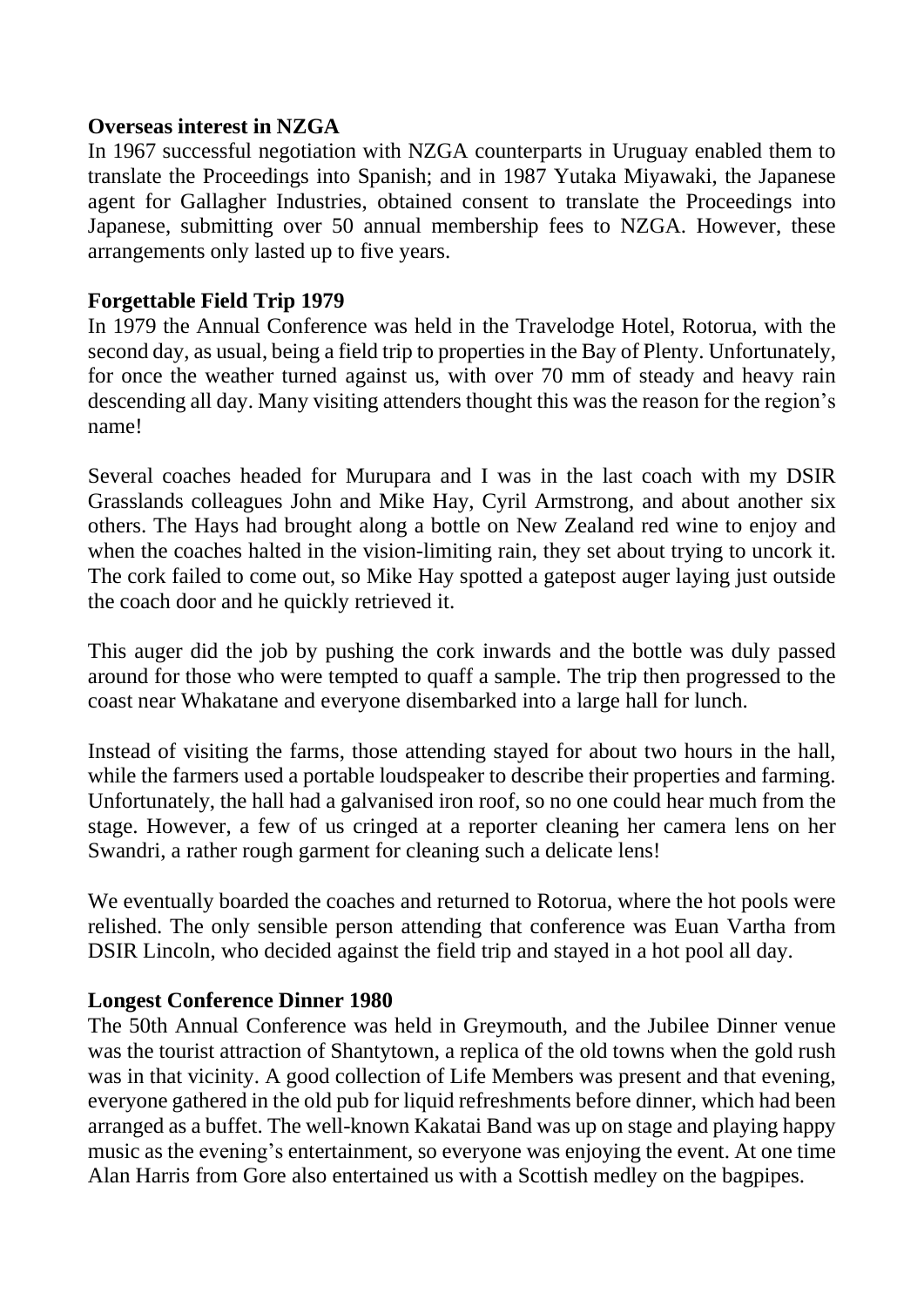Unfortunately, the caterer decided, at the last minute, to change his format to a sitdown meal. Because of the numbers, there were three sittings - 8.00 to 10.30 pm, 10.30 to 12.30 am, and the final sitting ran from 12.30 until 2.00 am, or whenever everyone had eaten.

The first sitting went well but those in the pub were truly merry by the time the second sitting took place, and the concrete floor was awash with spilt beer. The final dinner sitting also went well but ended a little late. Not long before 3.00 am two well-oiled Life Members tried to get in through John Lancashire's room window as the front door of the King's Arms Hotel was locked! He managed to let them in, somewhat grumpily, no doubt! The following morning, the first conference session was very quiet…

# **1981 Downs and Ups in New Plymouth**

At the 1981 New Plymouth Conference, certain members celebrated too much and too early. When a music hall group performed during the Conference Dinner, a couple of the lads crawled up to the stage and harassed the women, so LOC Chairman Hank Hockings and I had to try calming them and we gave them profound apologies afterwards.

But we did recruit our thousandth member that week, a local dairy farmer of course!

However, Ray Brougham didn't enjoy his hotel room at the venue, when he began washing before retiring to bed and the hand basin tap came away, causing a fountain in the basin!

He went and told Reception and they gave him a key for another room, but he found that was already occupied by a couple who weren't pleased to be woken when he entered. So a second visit to Reception got him another room and he thankfully fell asleep there - only to be awoken by a phone call at 4.30 am by a new receptionist, who told him the tap had been repaired and that he could return to his original room! Ray tried but failed to find another hotel that could accommodate him that week - they were all full!

# **1982 - Praying Pasture People**

Blenheim was a new start for around 400 NZGA conference attenders - they met in a church! The venue was a brand-new hexagonal building in central Blenheim - a Methodist building that had been built for conferences as well as Sunday church meetings. NZGA was the first to hold a conference in it.

The Wesley Centre was purpose-built and even featured a projection room. Unfortunately, nobody had tried it before for its purpose, so when we set up a projector the first day before the conference began, we discovered that it was too far from the screen, by miles!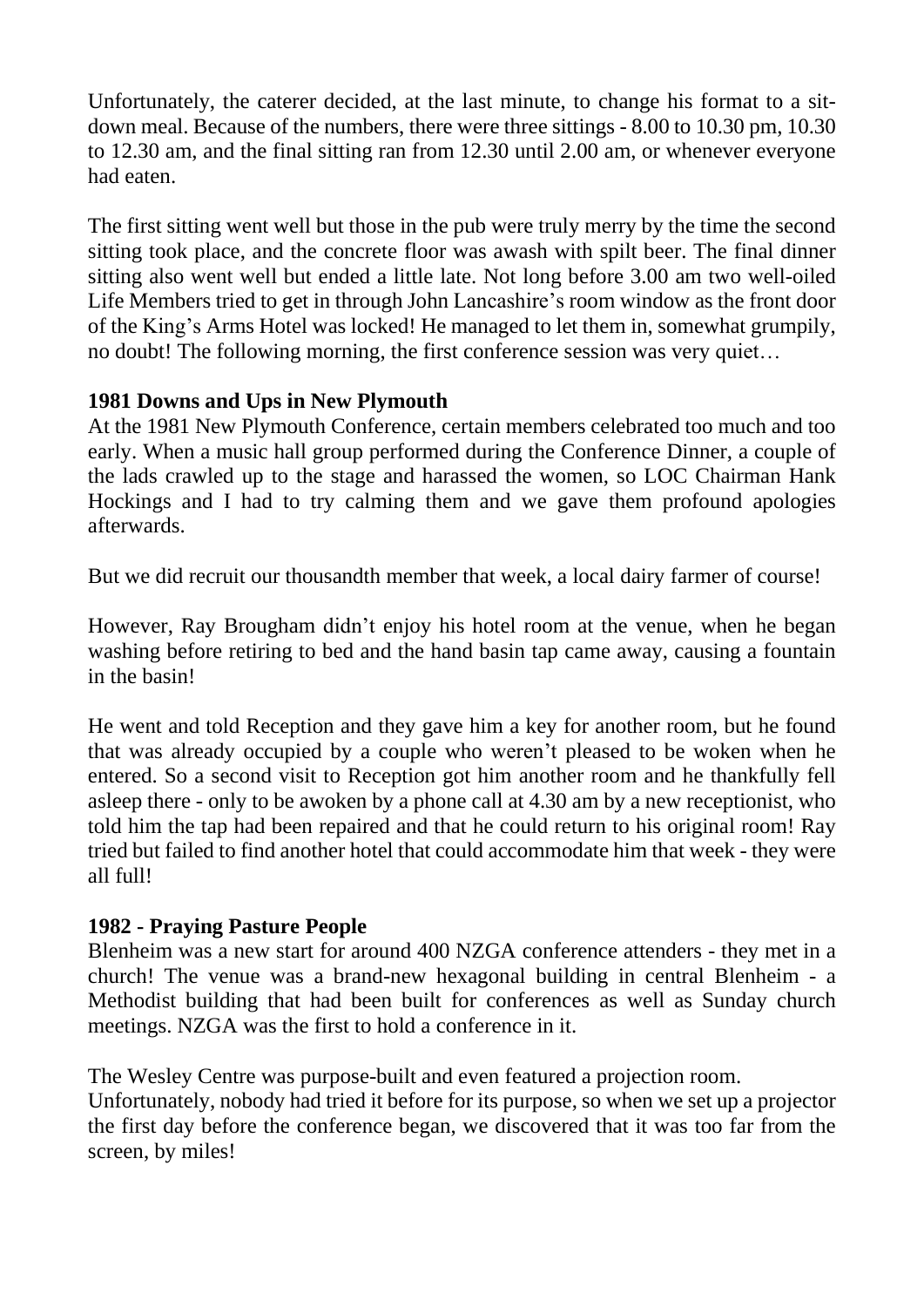LOC chairman and regional MAF adviser Peter Yeoman contacted MAF Head Office in Wellington and they sent a telephoto projector lens over by ferry. This enabled the projected slide to show up well on the screen, but every time the projectionist moved, even slightly, the table vibrated and the slide wobbled on-screen. In addition, the small room had no ventilation so the projectionist grew hot and sweaty. A morning in there would be too long for him to survive! So we gave up and used a normal projector in the main aisle of the ground floor, just like every other past venue.

The Methodists had erected their new church right next to the Presbyterians (and by now may be a Uniting church with them), but they agreed to their hall being used for morning and afternoon tea breaks and for lunch.

We held the Conference Dinner as a barbecue at the beautiful Portage Hotel facing Kenepuru Sound, and to reach it, 169 of those attending were bussed to Picton and ferried over Queen Charlotte Sound, where they then walked over the hill to the Portage Hotel.

Luckily, it was a perfect evening weatherwise, so everyone enjoyed it. But inevitably two or three overindulged at the bar, and as we returned to the boat taking us back to Picton, two of them tried to cast off before we were all on board. The Captain grew angry and threatened to leave them on land to walk to Picton on the 55 km track. However, Ray Brougham persuaded him to take them along, giving an assurance that they would behave well. So we all returned to Blenheim for the rest of the Conference.

#### **Marae Session 1983**

The next year NZGA chose to visit Gisborne once again and while the conference was based at the Sandown Park Hotel that week, for the first morning we were hosted on the PoHo-O-Rawiri Marae in Kaiti, a pleasant Gisborne suburb.

This was another milestone for NZGA, especially when President Jon Toxopeus thanked the hosts in their own language, a rarity in those days. We went in and heard an address by Minister of Science and Forestry Dr Ian Shearer (who had previously worked on pig research at Ruakura); and pioneer aviator Ossie James tell us about the state of agricultural topdressing.

However, it was fascinating to hear the Maori perspective of pastoral agriculture for the first time at a conference. Gisborne farmers Doc Wirepa and Bill Christy presented the Maori viewpoint regarding land ownership and the multi-ownership concept. Finally, Charlie Rau gave an excellent overview of land use and district planning in the Gisborne area.

During the week, John Hay was awarded the MIG ("mugged in Gisborne") when he debated the 1981 Springbok Tour with some locals in a pub, and temporarily lost his wallet… and I was amused to hear Gavin Sheath (then an NZGA Executive member and now a Life Member and Ray Brougham Trophy winner) being taken to task by his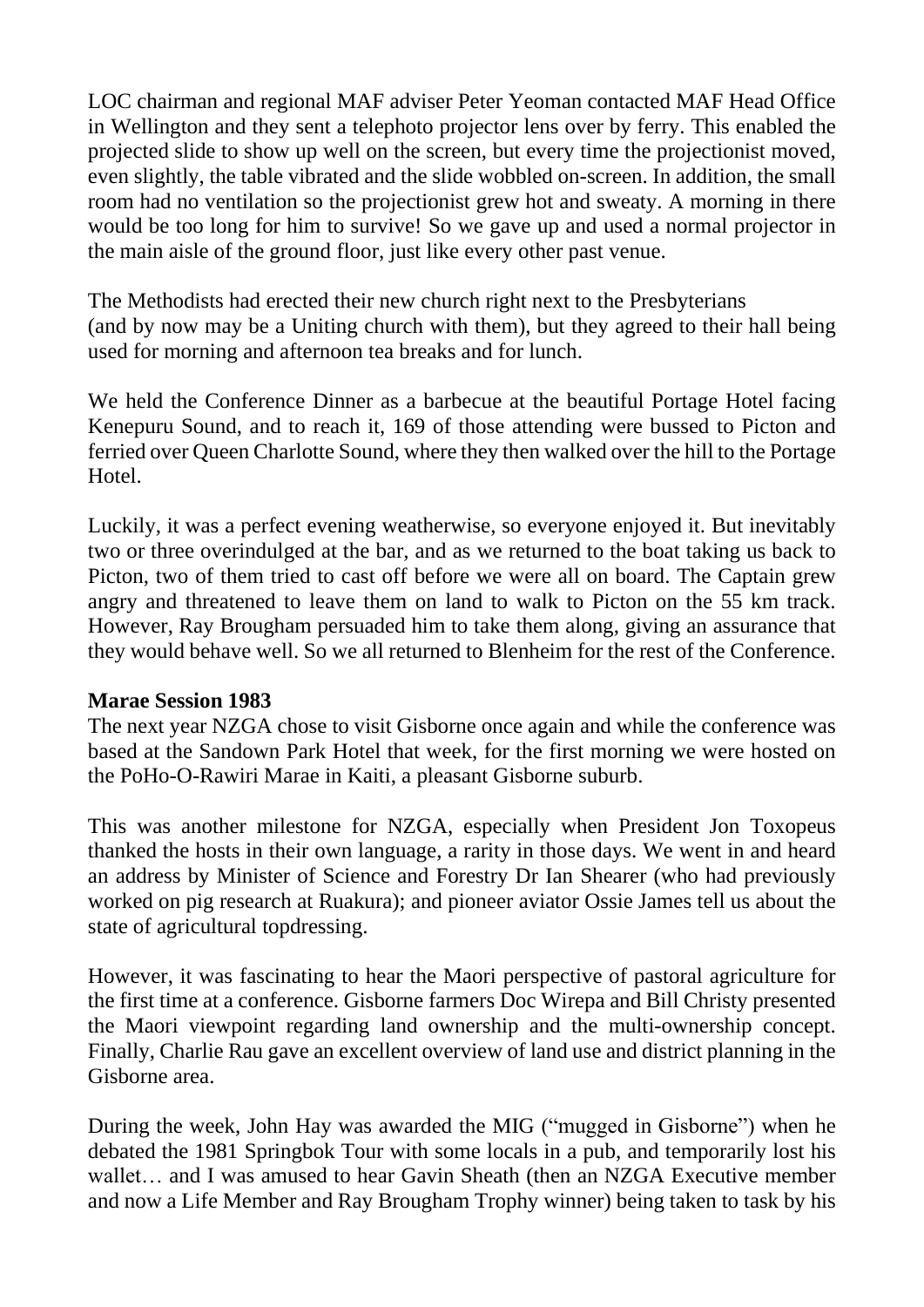MAF Whatawhata OIC, Peter Rattray, for his pronunciation of their work base "Gavin, this week you've called the place Whata-whata, Farta-farta, Farta-whata and Whatafarter – just which one is it?"

# **1984 Mile record broken**

John Lancashire stood in for NZGT chairman Jim Inglis, who was in hospital during the 1984 Timaru Conference, in presenting the Awards at the end of the first morning, but suddenly remembered the award scrolls were still in his motel room. He probably broke the New Zealand mile record retrieving them in time to make the presentations, though he was a little breathless!

# **1985 Trevor Ellett recognised**

At the 1985 Conference in Whangarei, Ray Brougham did not want to give Trevor a Grassland Memorial Trust Award for his endeavours to release his privately-bred ryegrass Ellett, so the Northland farmers awarded him instead at the conference dinner.

# **1986 - Alexandra**

The Proceedings (Volume 48) was the only one to include the Conference Digest - the summaries of conference papers were referred to by the delegates during the conference sessions, as they were usually more easily understood than the actual papers! And then, Malcolm and Betty Guy of Levin managed to break their bed during the night in the Bendigo Hotel!

At the field trip stop on Bendigo Station we stood beside Barry Wills' extensive field evaluation of alternative dryland forages for well over an hour, listening to two Invermay researchers, who had already given papersthe day before. Field trip chairman Ron Duffy allowed them to talk on for 90 minutes, when they weren't even scheduled to speak at Bendigo (home of Shrek the sheep!). This left Barry Wills with only ten minutes to show us all his alternative dryland forages! He consulted a lawyer re the possibility of suing NZGA over this…

# **Horizontal snow in Balclutha**

At Balclutha in 1988 the snow blew horizontally when NZGA visited the Lochindorp upland farm during the field trip. Four attenders from the USA's Deep South remained in their waterbeds with room heaters going full blast. Seed production researcher Phil Rolston presented his paper in the Telford Gymnasium while wearing a beanie and parka, announcing that he had found the ideal cool store for his nucleus pasture seeds!

# **Canine branding on 1989 field trip**

The field trip in Whanganui in 1989 featured a small male dog with a large and full bladder. He moved quietly through the crowd of attentive attenders, raising his back leg and leaving his mark on the trousers of those who didn't notice…

# **1994 Memorable speech in Ashburton**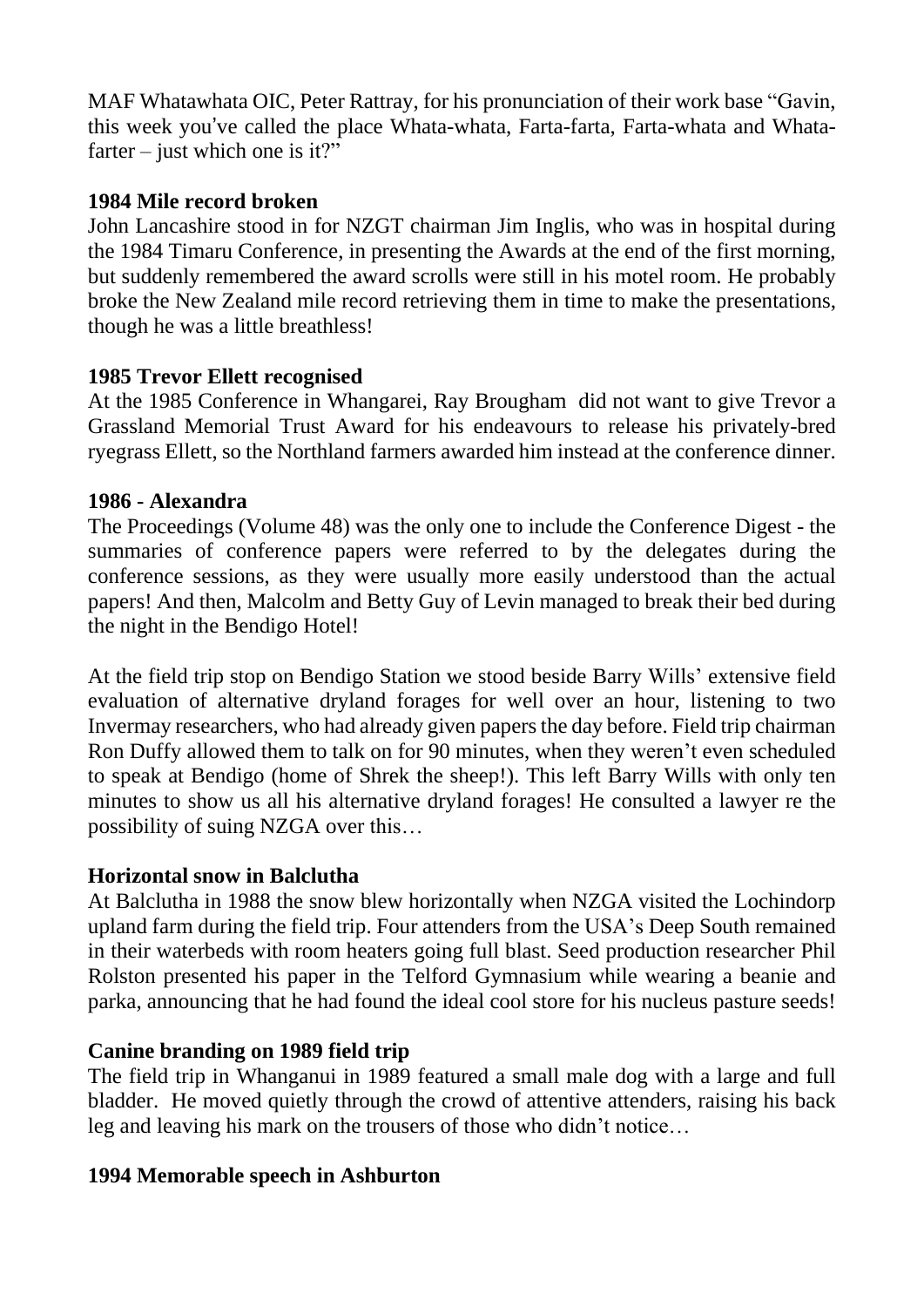Farm Award winner Jeanette Tarbotton gave one of the most stirring appreciation speeches at the 1990 Ashburton Conference, on how she and her husband survived the farming turndown in recent years after Labour had swiftly removed farm subsidies. She went on to lead the Canterbury branch of the Women's Division of Federated Farmers.

And DSIR Grasslands director John Lancashire told everyone that he was proud that the first British convict to arrive in Tasmania was called - John Lancashire…

# **1994 Hanmer blew us over**

The venue in Hanmer Springs during 1994 was a huge rented marquee by the now renovated hotel, until a gale blew it down in the night. The Executive Committee worked hard to resurrect it the following morning and two large stock trucks were parked on the windward side to give shelter.

However, AgResearch senior scientist Steve Goldson almost suffered a heart attack during his presentation when one of the stock trucks suddenly started up its engine. It failed to prevent him from winning the Best Spoken Paper Award that week.

Professor Tom Walker received the inaugural Ray Brougham Trophy Award during the conference dinner, and Deric Charlton was elected a Life Member at the AGM.

#### **1996 Summer meeting for a change**

1995 saw NZGA break a longstanding tradition - the conference was held at Waitangi in summer weather, ostensibly to see what a Northland drought looked like. Of course there was no drought that year and Kikuyu grass was rampant everywhere!

#### **1996 Back to normal in North Otago**

Oamaru in November 1996 brought the spring conference back on schedule. It featured two fascinating meals - Colin Brown organised an impressive breakfast featuring ostrich meat, a very low cholesterol meat.

And then for the Conference Dinner we had a delicious barbecue at the Kuriheka Estate homestead near Maheno, but inland from Oamaru. After the barbecue, they opened the amazing farmhouse for us to enjoy the largest private collection of war medals in New Zealand; and an amazing collection of armaments, flintlock pistols and swords from previous centuries. It was a rare treat. Our thanks went to local organisers led by Russell Hurst and Gail Meikle.

# **1997 Cosmopolitan venue**

1997 saw us meet in Mangere, very near Auckland Airport - hardly the place for a grassland conference but the first time we had met in the province. It proved to be just as popular, however, with Frank Torley, TV producer of *Country Calendar,* receiving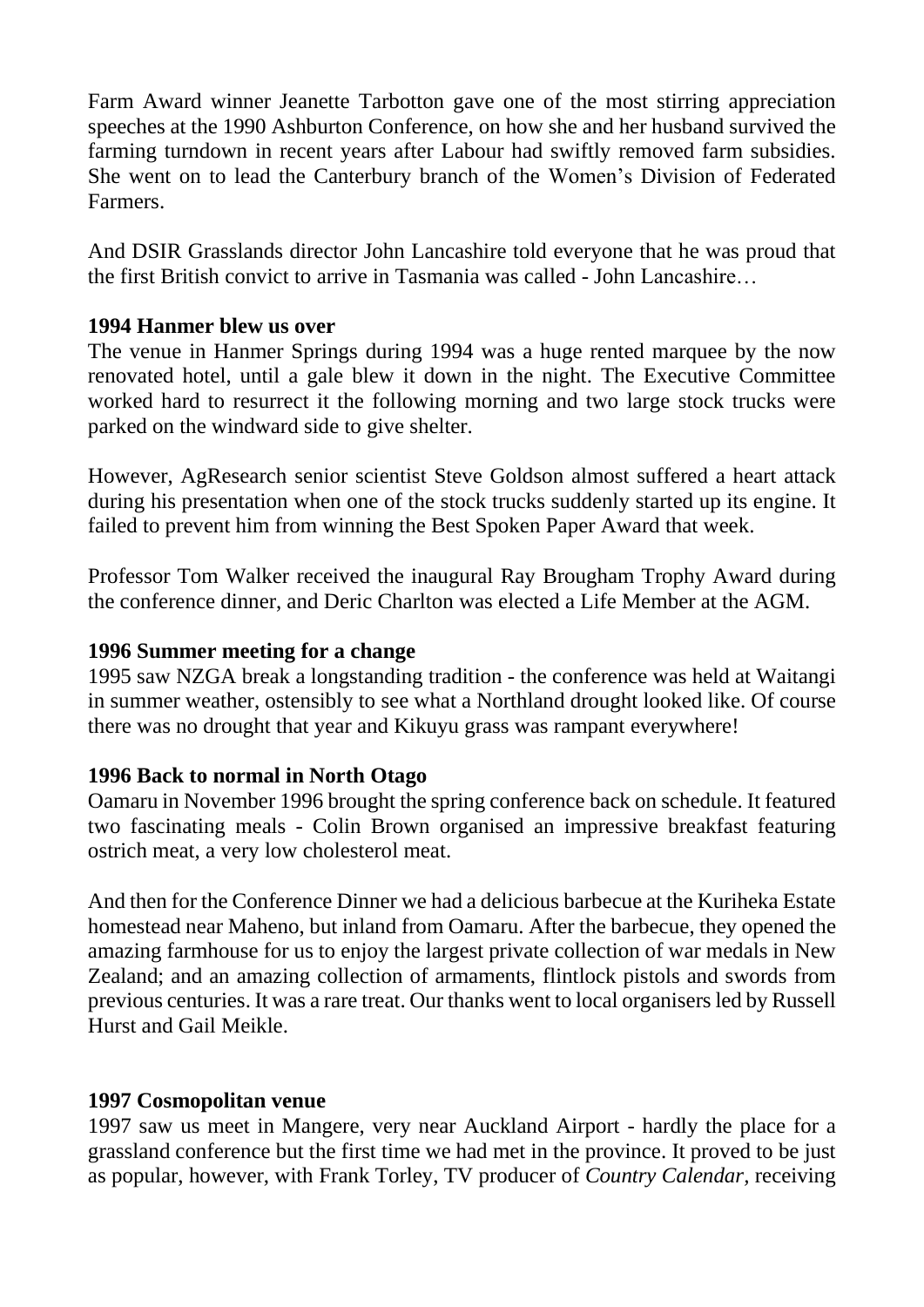the Ray Brougham Trophy. Well-known dairy farmer and ryegrass grower Trevor Ellett, who lived just along the road, was awarded NZGA Life Membership.



*Murray and Mrs Auld*

LOC chair, regional adviser Murray Auld did a marvelous job keeping the conference running to schedule. I suspect that he was the last regional adviser to be persuaded to run an NZGA conference, as the MAF Advisory Service had been bought by Wrightson Limited the year before, to become Agriculture New Zealand.

#### **1998 Upland Nelson a Big Hit**

In 1998 the NZGT farming award judges Deric Charlton and Jim Inglis, were blown away by the beautiful and sustainably productive Speargrass Station near St Arnaud in Upper Nelson. Doug and Bronwen Thorneycroft had farmed in Wales for a few years before moving here in the 1960s.

With their sons they ran Speargrass and another farm nearby, and another son worked for the Department of Conservation. The judges were only sorry that NZGA attenders weren't able to visit the property, but Deric prepared a version of Doug's application for publication in the *Proceedings*.

#### **1999 Corporate Farm featured at Napier**

Brownrigg Agriculture, near Te Aute in Hawke's Bay was awarded the Ray Brougham Trophy at the 1999 Napier Conference, mainly because of the Livestock Division run by David Brownrigg. His brother Jonathan ran the Cash Cropping Division.

This year it was possible for the delegates to visit the enterprise and they enjoyed a pleasant field trip to the main area, one of six farms run by Brownrigg.

The other unforgettable, and yet one we would like to forget, event in Napier was a Billy Connolly lookalike who performed at the Conference Dinner. Although he had promised to minimise his vulgarities, he was soon far worse than The Big Yin, and people walked out in droves. LOC leader Maurice Grey apologised the next day to everyone.

#### **2000 The ground moved**

Not long after the 2000 Conference dinner had almost ended, those still enjoying Southland hospitality were sobered by a sudden earthquake! That certainly ended the event… The quake didn't create any damage as it occurred in Fiordland and wasn't too heavy, but it made us realise that we live in an uncertain world.